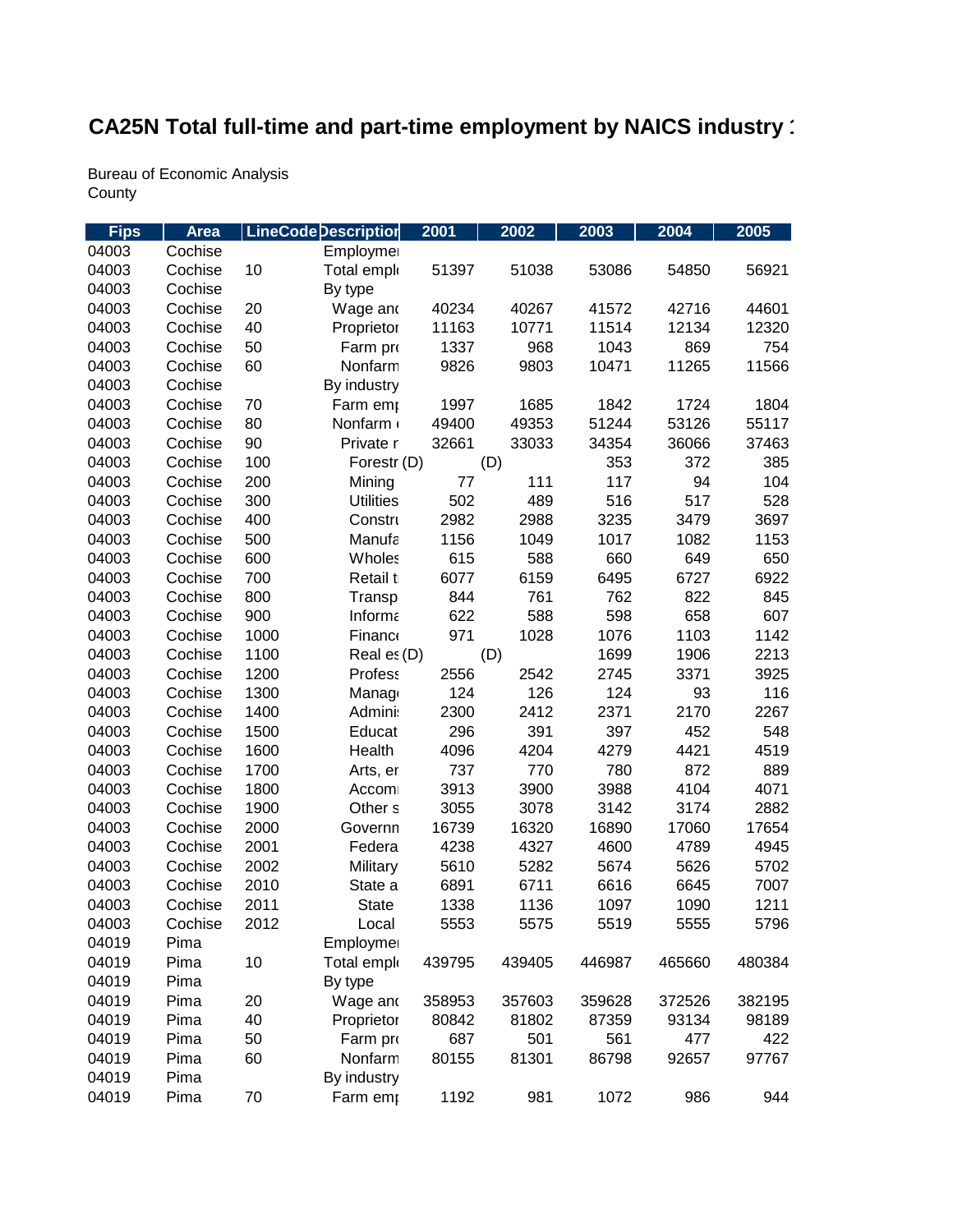| 04019 | Pima          | 80              | Nonfarm            | 438603   | 438424 | 445915  | 464674 | 479440  |
|-------|---------------|-----------------|--------------------|----------|--------|---------|--------|---------|
| 04019 | Pima          | 90              | Private r          | 357822   | 358190 | 363987  | 381929 | 395682  |
| 04019 | Pima          | 100             | Forestr            | 410 (D)  |        | (D)     | (D)    | 311     |
| 04019 | Pima          | 200             | Mining             | 2484 (D) |        | (D)     | (D)    | 2079    |
| 04019 | Pima          | 300             | <b>Utilities</b>   | 1565     | 1569   | 1764    | 1962   | 2068    |
| 04019 | Pima          | 400             | Constru            | 28870    | 28635  | 29602   | 31098  | 33561   |
| 04019 | Pima          | 500             | Manufa             | 34793    | 32671  | 30975   | 30162  | 28901   |
| 04019 | Pima          | 600             | Wholes             | 8610     | 8653   | 8606    | 9535   | 10215   |
| 04019 | Pima          | 700             | Retail t           | 48079    | 48947  | 49985   | 52300  | 52925   |
| 04019 | Pima          | 800             | Transp             | 8838     | 8432   | 8568    | 9043   | 9767    |
| 04019 | Pima          | 900             | Informa            | 9249     | 9171   | 8896    | 9007   | 8847    |
| 04019 | Pima          | 1000            | Financo            | 14340    | 14898  | 15826   | 16472  | 16711   |
| 04019 | Pima          | 1100            | Real es            | 19110    | 18749  | 20467   | 24915  | 27553   |
| 04019 | Pima          | 1200            | Profess            | 26089    | 25682  | 26281   | 28983  | 30678   |
| 04019 | Pima          | 1300            | Manag              | 2834     | 2731   | 2645    | 2309   | 3113    |
| 04019 | Pima          | 1400            | Admini:            | 31711    | 31649  | 31864   | 33066  | 35103   |
| 04019 | Pima          | 1500            | Educat             | 4737     | 5479   | 5786    | 6179   | 6603    |
| 04019 | Pima          | 1600            | Health             | 45216    | 46950  | 49367   | 50966  | 53646   |
| 04019 | Pima          | 1700            | Arts, er           | 10466    | 10848  | 10480   | 11014  | 10901   |
| 04019 | Pima          | 1800            | Accom              | 34828    | 34505  | 34169   | 35970  | 36797   |
| 04019 | Pima          | 1900            | Other <sub>s</sub> | 25593    | 26089  | 26389   | 26633  | 25903   |
| 04019 | Pima          | 2000            | Governn            | 80781    | 80234  | 81928   | 82745  | 83758   |
| 04019 | Pima          | 2001            | Federa             | 8823     | 8894   | 9504    | 9749   | 10096   |
| 04019 | Pima          | 2002            | Military           | 7810     | 8098   | 8365    | 8587   | 8378    |
| 04019 | Pima          | 2010            | State a            | 64148    | 63242  | 64059   | 64409  | 65284   |
| 04019 | Pima          | 2011            | State (D)          |          | (D)    | (D)     | (D)    | 23364   |
| 04019 | Pima          | 2012            | Local (D)          |          | (D)    | (D)     | (D)    | 41920   |
| 04023 | Santa Cruz    |                 | Employmer          |          |        |         |        |         |
| 04023 | Santa Cruz 10 |                 | Total emplo        | 15731    | 15111  | 15708   | 15982  | 17324   |
| 04023 | Santa Cruz    |                 | By type            |          |        |         |        |         |
| 04023 | Santa Cruz 20 |                 | Wage and           | 12761    | 12121  | 12552   | 12717  | 13964   |
| 04023 | Santa Cruz 40 |                 | Proprietor         | 2970     | 2990   | 3156    | 3265   | 3360    |
| 04023 | Santa Cruz 50 |                 | Farm pro           | 212      | 150    | 164     | 139    | 123     |
| 04023 | Santa Cruz 60 |                 | Nonfarm            | 2758     | 2840   | 2992    | 3126   | 3237    |
| 04023 | Santa Cruz    |                 | By industry        |          |        |         |        |         |
| 04023 | Santa Cruz 70 |                 | Farm emp           | 242      | 183    | 195     | 170    | 153     |
| 04023 | Santa Cruz 80 |                 | Nonfarm            | 15489    | 14928  | 15513   | 15812  | 17171   |
| 04023 | Santa Cruz 90 |                 | Private r          | 12166    | 11703  | 12168   | 12438  | 13684   |
| 04023 |               | Santa Cruz 100  | Forestr (D)        |          | 111    | 97      | 99     | 94      |
| 04023 |               | Santa Cruz 200  | Mining (D)         |          | (L)    | 12      | 10     | 10      |
| 04023 |               | Santa Cruz 300  | <b>Utilities</b>   | 60       | 66     | 55      | 30     | 32      |
| 04023 |               | Santa Cruz 400  | Constru            | 691      | 677    | 735     | 715    | 748     |
| 04023 |               | Santa Cruz 500  | Manufa             | 977      | 682    | 666     | 607    | 628     |
| 04023 |               | Santa Cruz 600  | Wholes             | 1689     | 1669   | 1698    | 1657   | 1875    |
| 04023 |               | Santa Cruz 700  | Retail t           | 2477     | 2475   | 2737    | 2714   | 3070    |
| 04023 |               | Santa Cruz 800  | Transp             | 1329     | 1164   | 1176    | 1225   | 1363    |
| 04023 |               | Santa Cruz 900  | Informa            | 104      | 99     | 86      | 92     | 113     |
| 04023 |               | Santa Cruz 1000 | Financo            | 249      | 306    | 305     | 322    | 299     |
| 04023 |               | Santa Cruz 1100 | Real es            | 622      | 559    | 501     | 568    | 648     |
| 04023 |               | Santa Cruz 1200 | <b>Profess</b>     | 480      |        | 498 (D) | (D)    | (D)     |
| 04023 |               | Santa Cruz 1300 | Manag $(D)$        |          | (D)    | (D)     | (D)    | (D)     |
| 04023 |               | Santa Cruz 1400 | Admini: (D)        |          | (D)    | (D)     |        | 635 (D) |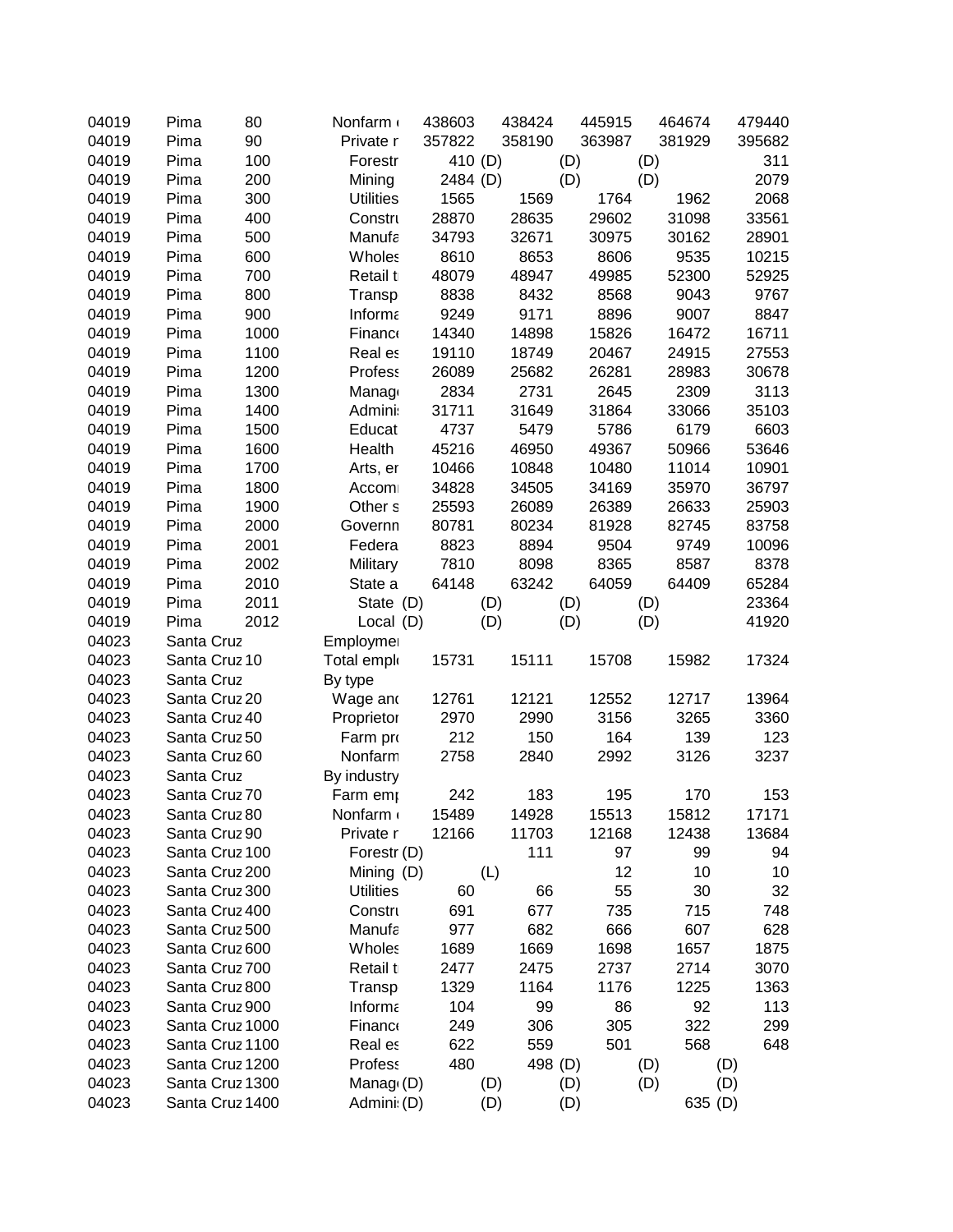| 04023 | Santa Cruz 1500     | Educat   | 94   | 92   | 82   | 80   | 100  |
|-------|---------------------|----------|------|------|------|------|------|
| 04023 | Santa Cruz 1600     | Health   | 637  | 656  | 713  | 717  | 716  |
| 04023 | Santa Cruz 1700     | Arts, er | 240  | 218  | 188  | 170  | 176  |
| 04023 | Santa Cruz 1800     | Accom    | 1160 | 1197 | 1247 | 1301 | 1472 |
| 04023 | Santa Cruz 1900     | Other s  | 791  | 772  | 748  | 780  | 768  |
| 04023 | Santa Cruz 2000     | Governn  | 3323 | 3225 | 3345 | 3374 | 3487 |
| 04023 | Santa Cruz 2001     | Federa   | 1068 | 1087 | 1120 | 1162 | 1198 |
| 04023 | Santa Cruz 2002     | Military | 88   | 88   | 90   | 89   | 88   |
| 04023 | Santa Cruz 2010     | State a  | 2167 | 2050 | 2135 | 2123 | 2201 |
| 04023 | Santa Cruz 2011     | State    | 336  | 155  | 153  | 153  | 170  |
| 04023 | Santa Cruz 2012     | Local    | 1831 | 1895 | 1982 | 1970 | 2031 |
|       | Legend / Footnotes: |          |      |      |      |      |      |

*1/ The estimates of employment for 2001-2006 are based on the 2002 North American Industry Classifi 2/ Excludes limited partners.*

*(L) Less than 10 jobs, but the estimates for this item are included in the totals. (D) Not shown to avoid disclosure of confidential information, but the estimates for this item are included* 

 *Last updated: April 25, 2012 - new estimates for 2010; revised estimates for 2008-2009.*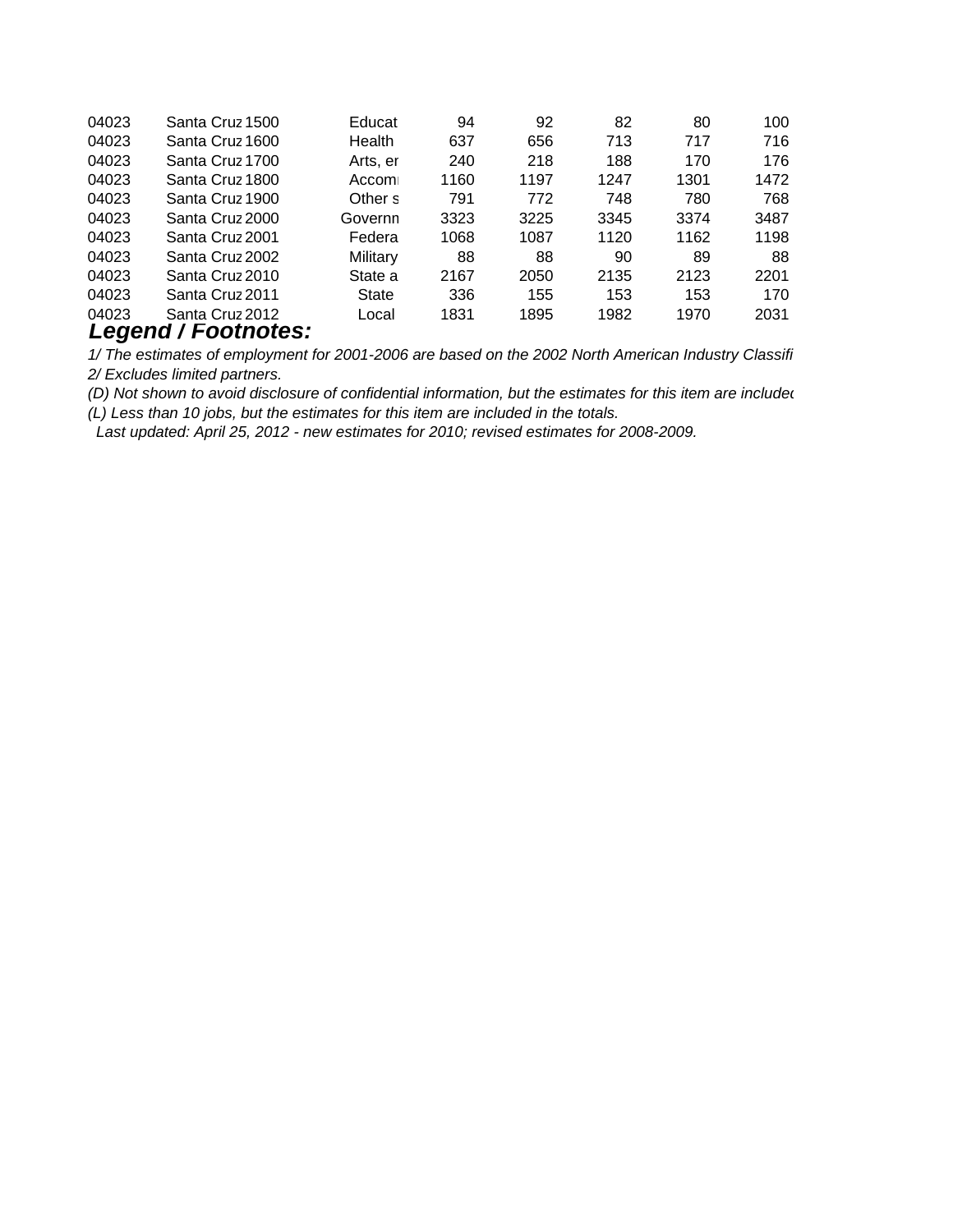| $\frac{2006}{ }$ | 2007   | 2008   | 2009     | 2010   |
|------------------|--------|--------|----------|--------|
| 58174            | 60145  | 58802  | 58191    | 58618  |
| 45284            | 45932  | 45589  | 45094    | 45432  |
| 12890            | 14213  | 13213  | 13097    | 13186  |
| 660              | 940    | 942    | 931      | 933    |
| 12230            | 13273  | 12271  | 12166    | 12253  |
|                  |        |        |          |        |
| 1691             | 1996   | 1743   | 1910     | 2170   |
| 56483            | 58149  | 57059  | 56281    | 56448  |
| 39187            | 40463  | 39588  | 38843    | 38320  |
| 360              | 393    | 349    | 329 (D)  |        |
| 110              | 148    | 195    | 215      | 239    |
| 526              | 551    | 535    | 542      | 562    |
| 3915             | 3660   | 3099   | 2561     | 2484   |
| 1083             | 1053   | 1164   | 971      | 892    |
| 755              | 698    | 707    | 664      | 687    |
| 7104             | 7402   | 6899   | 6397     | 6223   |
| 844              | 894    | 887    | 963      | 907    |
| 600              | 658    | 744    | 787      | 785    |
| 1180             | 1277   | 1454   | 1390     | 1458   |
| 2546             | 2873   | 2190   | 2100 (D) |        |
| 4310             | 4435   | 4728   | 4854     | 5054   |
| 129              | 168    | 385    | 416      | 432    |
| 2600             | 2694   | 2793   | 3103     | 2730   |
| 599              | 588    | 575    | 637      | 736    |
| 4530             | 4764   | 4862   | 4920     | 4788   |
| 929              | 988    | 973    | 899      | 908    |
| 4047             | 4089   | 4142   | 4185     | 4174   |
| 3020             | 3130   | 2907   | 2910     | 2863   |
| 17296            | 17686  | 17471  | 17438    | 18128  |
| 4908             | 4748   | 4942   | 5204     | 5553   |
| 5221             | 5688   | 5323   | 5054     | 5613   |
| 7167             | 7250   | 7206   | 7180     | 6962   |
| 1239             | 1265   | 1268   | 1212     | 1149   |
| 5928             | 5985   | 5938   | 5968     | 5813   |
|                  |        |        |          |        |
| 502232           | 518817 | 507355 | 487786   | 481183 |
| 397813           | 404013 | 399450 | 379135   | 371502 |
| 104419           | 114804 | 107905 | 108651   | 109681 |
| 374              | 539    | 542    | 536      | 537    |
| 104045           | 114265 | 107363 | 108115   | 109144 |
| 864              | 1007   | 1064   | 1067     | 1073   |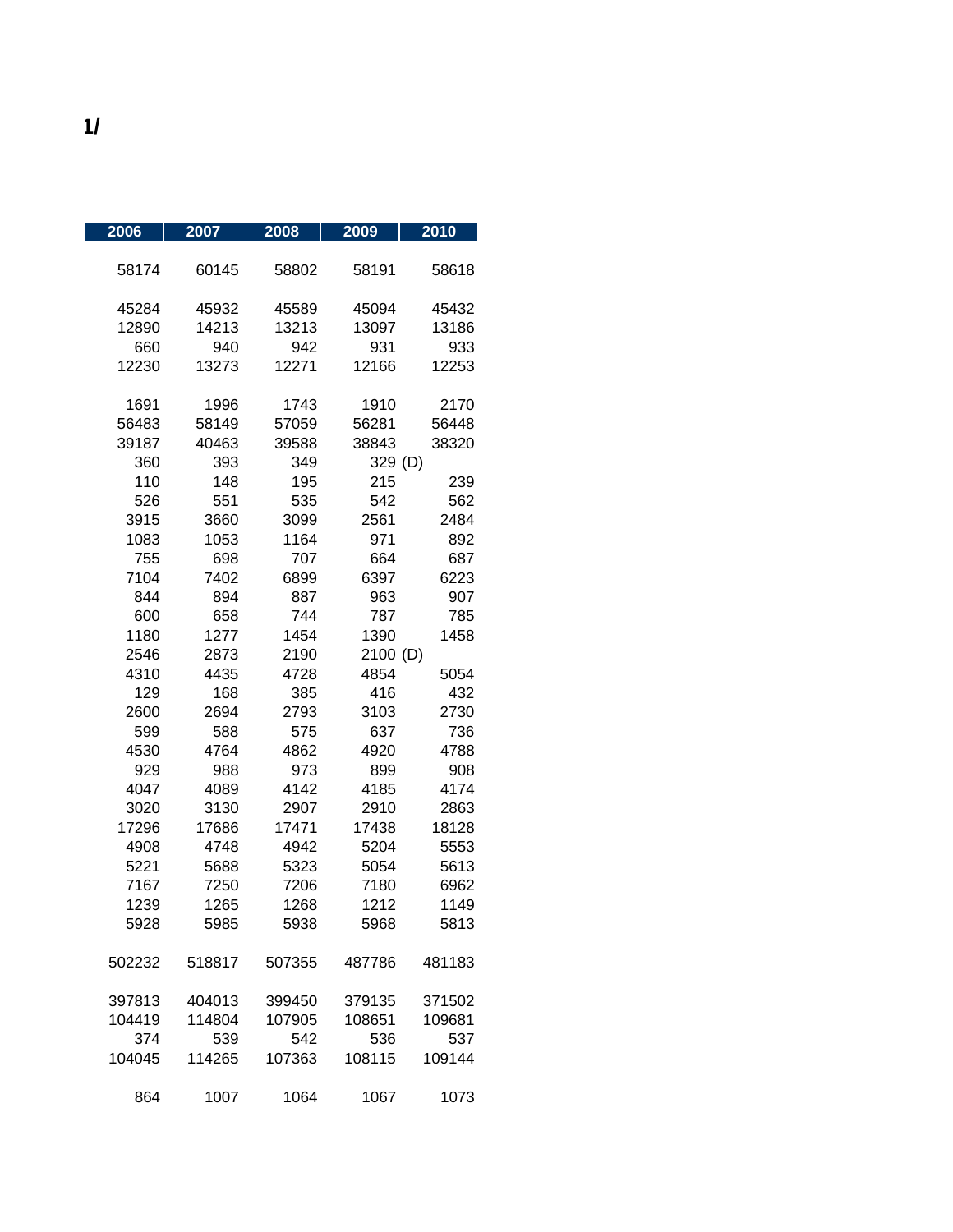|     | 501368 |     | 517810 |     | 506291 |     | 486719   |        | 480110 |  |
|-----|--------|-----|--------|-----|--------|-----|----------|--------|--------|--|
|     | 417630 |     | 431341 |     | 418461 |     | 400809   |        | 394195 |  |
|     | 328    |     | 387    |     | 409    |     | 395      |        | 417    |  |
|     | 2366   |     | 2752   |     | 3166   |     | 2838     |        | 3031   |  |
|     | 2142   |     | 2176   |     | 2171   |     | 2129     |        | 2107   |  |
|     | 36248  |     | 34868  |     | 31060  |     | 24644    |        | 22643  |  |
|     | 29503  |     | 29542  |     | 28808  |     | 27267    |        | 26296  |  |
|     | 11065  |     | 11701  |     | 11595  |     | 10449    |        | 9852   |  |
|     | 55217  |     | 57413  |     | 54968  |     | 51575    |        | 50320  |  |
|     | 10200  |     | 10137  |     | 9856   |     | 9458     |        | 9305   |  |
|     | 8610   |     | 7803   |     | 7126   |     | 6526     |        | 6060   |  |
|     | 17551  |     | 19181  |     | 20443  |     | 22601    |        | 23914  |  |
|     | 31131  |     | 35052  |     | 26685  |     | 25304    |        | 24896  |  |
|     | 32691  |     | 36127  |     | 35646  |     | 33837    |        | 33422  |  |
|     | 3164   |     | 3305   |     | 3327   |     | 3038     |        | 3135   |  |
|     | 37322  |     | 37528  |     | 37432  |     | 35572    |        | 34673  |  |
|     | 7332   |     | 7500   |     | 7591   |     | 7570     |        | 7577   |  |
|     | 56038  |     | 58370  |     | 61366  |     | 62738    |        | 62789  |  |
|     | 11247  |     | 11391  |     | 11673  |     | 11017    |        | 11172  |  |
|     | 37657  |     | 37336  |     | 37398  |     | 36610    |        | 36089  |  |
|     | 27818  |     | 28772  |     | 27741  |     | 27241    |        | 26497  |  |
|     | 83738  |     | 86469  |     | 87830  |     | 85910    |        | 85915  |  |
|     | 10175  |     | 10501  |     | 10956  |     | 11793    |        | 12754  |  |
|     | 8195   |     | 8113   |     | 8139   |     | 8407     |        | 8654   |  |
|     | 65368  |     | 67855  |     | 68735  |     | 65710    |        | 64507  |  |
|     | 23191  |     | 24288  |     | 24214  |     | 22836    |        | 22750  |  |
|     | 42177  |     | 43567  |     | 44521  |     | 42874    |        | 41757  |  |
|     |        |     |        |     |        |     |          |        |        |  |
|     | 18052  |     | 18646  |     | 18542  |     | 18031    |        | 17955  |  |
|     |        |     |        |     |        |     |          |        |        |  |
|     | 14595  |     | 14939  |     | 14539  |     | 13692    |        | 13579  |  |
|     | 3457   |     | 3707   |     | 4003   |     | 4339     |        | 4376   |  |
|     | 108    |     | 157    |     | 159    |     | 156      |        | 157    |  |
|     | 3349   |     | 3550   |     | 3844   |     | 4183     |        | 4219   |  |
|     |        |     |        |     |        |     |          |        |        |  |
|     | 130    |     | 181    |     | 181    |     | 182      |        | 193    |  |
|     | 17922  |     | 18465  |     | 18361  |     | 17849    |        | 17762  |  |
|     | 14342  |     | 14782  |     | 14534  |     | 13896    |        | 13780  |  |
| (D) |        | (D) |        | (D) |        | (D) |          | (D)    |        |  |
| (D) |        | (D) |        | (D) |        | (D) |          | (D)    |        |  |
|     | 23     |     | 18     |     | 22     |     |          | 19 (D) |        |  |
|     | 880    |     | 828    |     | 818    |     | 618      |        | 530    |  |
|     | 645    |     | 565    |     | 585    |     | 646      |        | 613    |  |
|     | 1866   |     | 2017   |     | 1857   |     | 1814     |        | 1807   |  |
|     | 3190   |     | 3422   |     | 3398   |     | 3138     |        | 2927   |  |
|     | 1343   |     | 1370   |     | 1380   |     | 1356 (D) |        |        |  |
|     | 110    |     | 125    |     | 132    |     | 133      |        | 191    |  |
|     | 315    |     | 394    |     | 472    |     | 560      |        | 583    |  |
|     | 706    |     | 762    |     | 907    |     | 881      |        | 832    |  |
| (D) |        | (D) |        | (D) |        | (D) |          | (D)    |        |  |
| (D) |        | (D) |        | (D) |        | (D) |          | (D)    |        |  |
|     | 1037   |     | 1049   |     | 916    |     | 955      |        | 1029   |  |